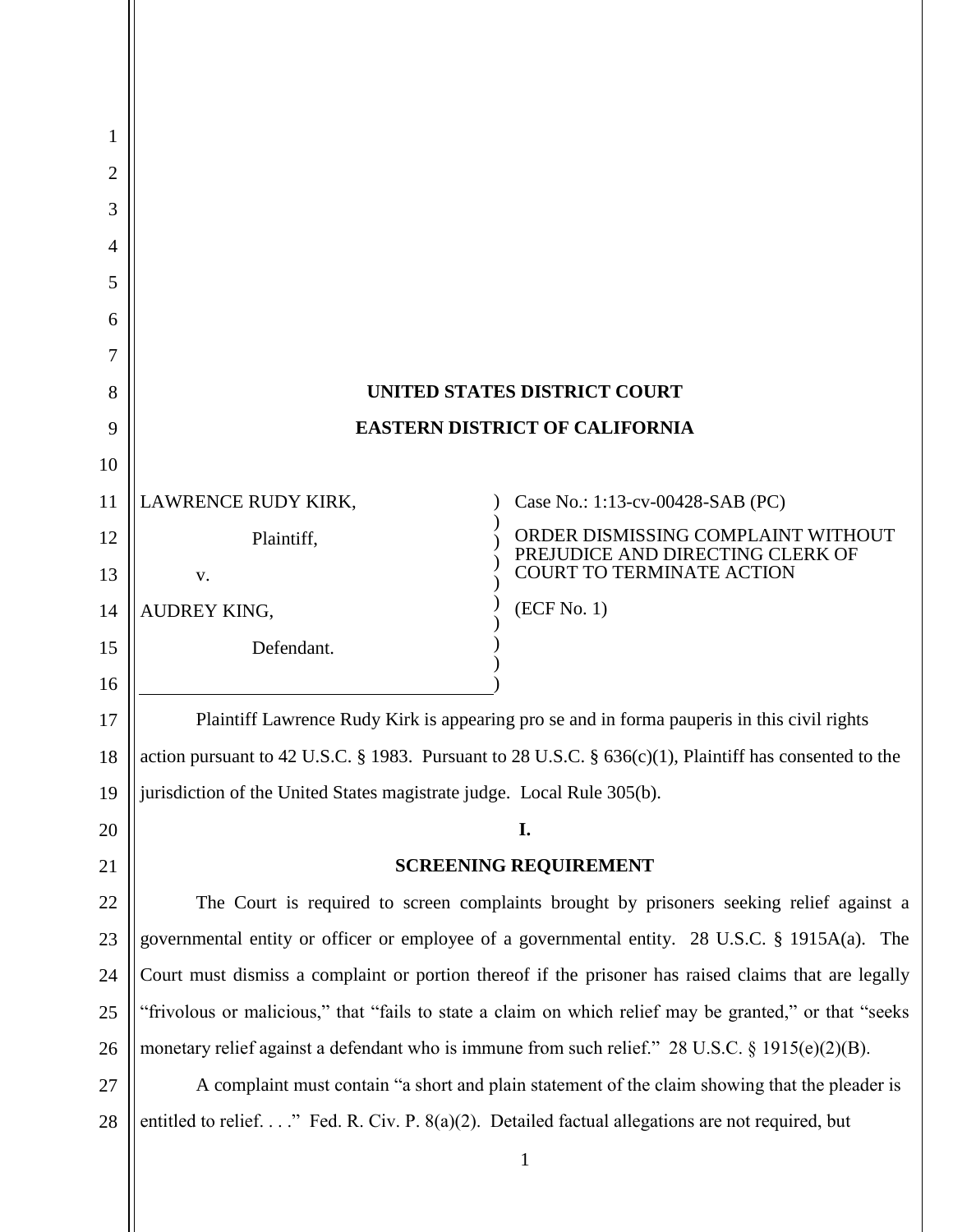1 2 3 4 5 "[t]hreadbare recitals of the elements of a cause of action, supported by mere conclusory statements, do not suffice." Ashcroft v. Iqbal, 556 U.S. 662, 678 (2009) (citing Bell Atlantic Corp. v. Twombly, 550 U.S. 544, 555 (2007)). Plaintiff must demonstrate that each named defendant personally participated in the deprivation of his rights. Iqbal, 556 U.S. at 676-677; Simmons v. Navajo County, Ariz., 609 F.3d 1011, 1020-1021 (9th Cir. 2010).

Prisoners proceeding pro se in civil rights actions are still entitled to have their pleadings liberally construed and to have any doubt resolved in their favor, but the pleading standard is now higher, Wilhelm v. Rotman, 680 F.3d 1113, 1121 (9th Cir. 2012) (citations omitted), and to survive screening, Plaintiff's claims must be facially plausible, which requires sufficient factual detail to allow the Court to reasonably infer that each named defendant is liable for the misconduct alleged. Iqbal, 556 U.S. at 678-79; Moss v. U.S. Secret Serv., 572 F.3d 962, 969 (9th Cir. 2009). The "sheer possibility that a defendant has acted unlawfully" is not sufficient, and "facts that are 'merely consistent with' a defendant's liability" falls short of satisfying the plausibility standard. Iqbal, 556 U.S. at 678; Moss, 572 F.3d at 969.

## **II.**

## **COMPLAINT ALLEGATIONS**

Plaintiff is currently confined at the Coalinga State Hospital. Plaintiff challenges the civil commitment order pursuant to California's Sexually Violent Predator Act ("SVPA"). Cal. Welf. & Inst. Code § 6600. Plaintiff contends that he has been held pursuant to an illegal SVP petition since 2000. Plaintiff requests an injunction ordering the defendant to release him immediately. Plaintiff does not seek monetary damages.

## **III.**

## **DISCUSSION**

Because Plaintiff has been tried and convicted as a SVP, and found to be lawfully detained, Plaintiff's challenge to the legality of his detention is barred by Heck v. Humphrey, 512 U.S. 477, 486 (1994).

27 28 In Heck v. Humphrey, 512 U.S. 477 (1994), the United States Supreme Court held that when a state prisoner seeks damages in a section 1983 suit, the district court must consider whether a

6

7

8

9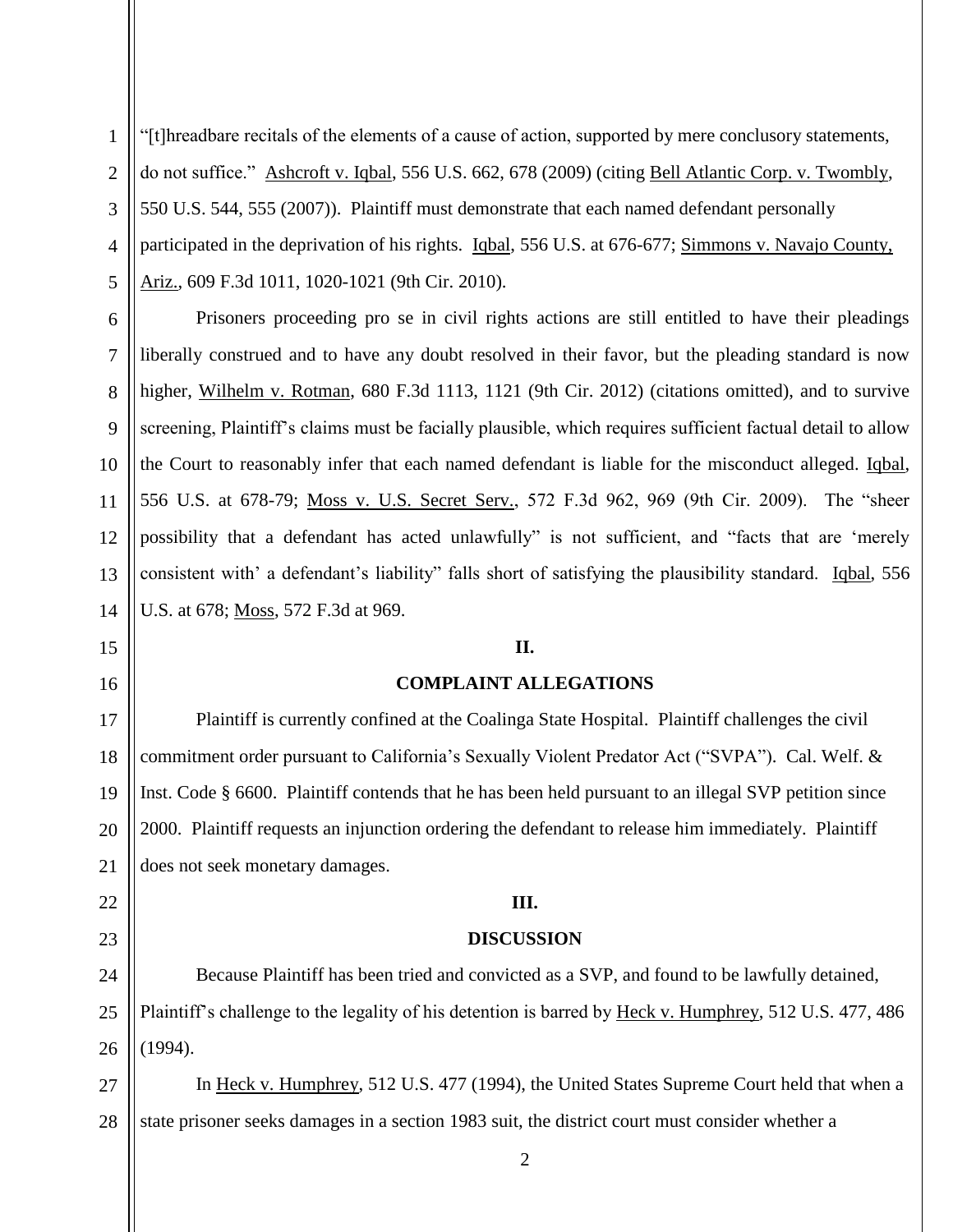1 2 3 4 5 6 7 8 9 10 11 12 13 14 judgment in favor of the plaintiff would necessarily imply the invalidity of his conviction or sentence. If it would, the complaint must be dismissed unless the plaintiff can demonstrate that the conviction or sentence has already been invalidated. If the district court determines that the plaintiff's action, even if successful, will not demonstrate the invalidity of any outstanding criminal judgment against the plaintiff, the action should be allowed to proceed. Id. at 486-487. The Ninth Circuit has held that the "favorable termination" rule of Heck is not limited to section 1983 claims that imply the invalidity of a plaintiff's criminal conviction or sentence, but applies equally to section 1983 claims that imply the validity of a plaintiff's civil commitment. Huftile v. Miccio-Fonseca, 410 F.3d 1136, 1140 (9th Cir. 2005). The Ninth Circuit reasoned that "Heck's favorable termination rule was intended to prevent a person in custody from using § 1983 to circumvent the more stringent requirements for habeas corpus," and thus applies not only to prisoners, but to other persons who are "in custody" and thus have access to habeas relief. Id. at 1139. Because civilly committed persons have access to habeas relief to obtain release from custody, Heck requires a civil committed person to invalidate his civil commitment before pursuing a section 1983 action. Id. at 1140.

15 16 17 18 19 20 21 22 23 Plaintiff's allegations demonstrate that he is in custody under a SVP commitment, which, thus far, has not been invalidated. Although Plaintiff does not seek monetary damages, he must succeed in invalidating his commitment in state proceedings or by way of federal habeas corpus review, before he may seek relief by way of section 1983. Heck, 512 U.S. at 487; Wilkinson v. Dotson, 544 U.S. 74, 81-82 (2005) ("a state prisoner's § 1983 action is barred (absent prior invalidation)-no matter the relief sought (damages or equitable relief), no matter the target of the prisoner's suit (state conduct leading to conviction or internal prison proceedings)-*if* success in that action would necessarily demonstrate the invalidity of confinement or its duration.") (emphasis in original). Accordingly, the instant complaint must be dismissed for failure to state a cognizable claim.

24

///

///

- 25 ///
- 26 ///
- 27
- 28 ///